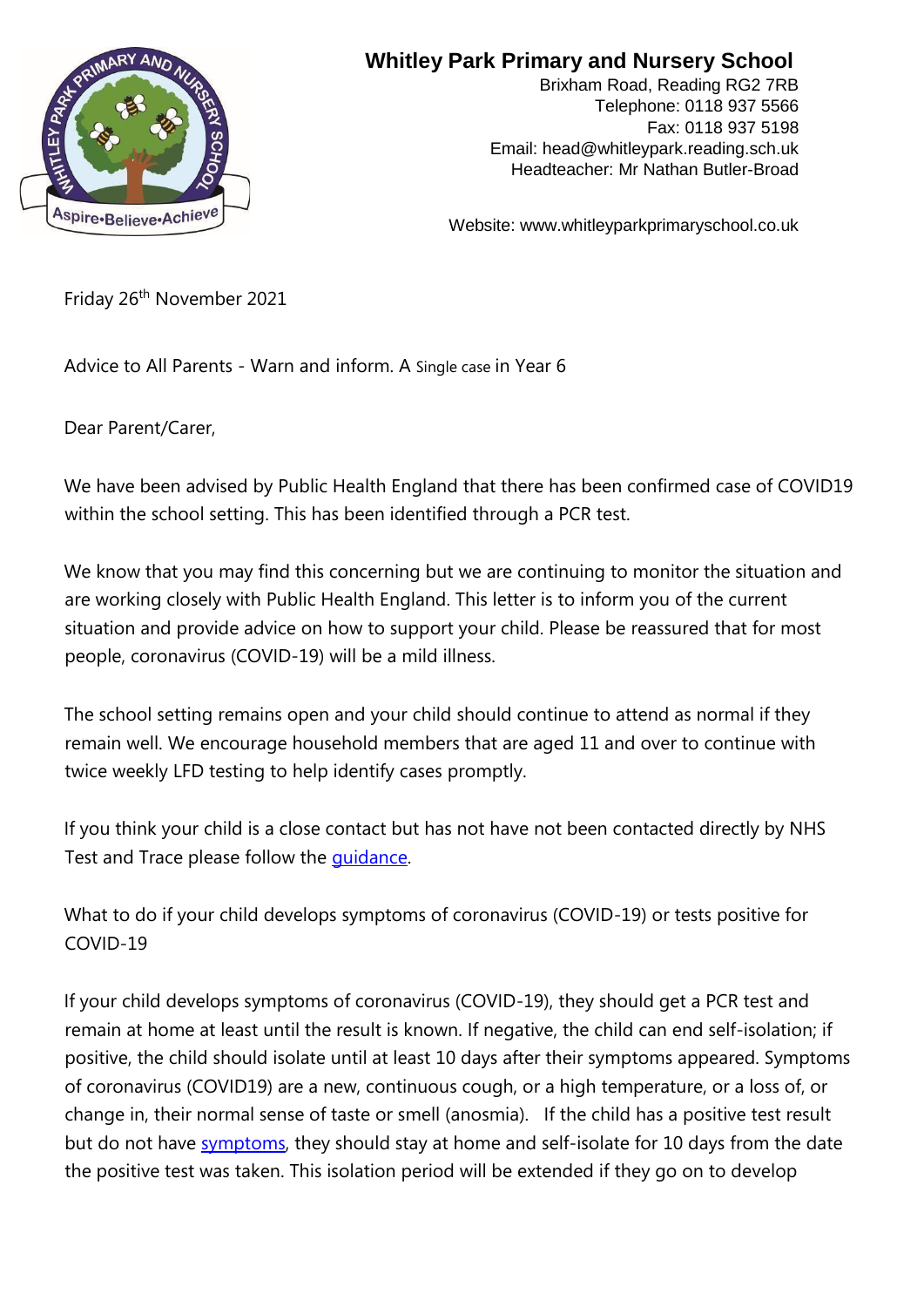symptoms by counting 10 full days from the day following their symptom onset. Anyone with symptoms will be eligible for a PCR test (the





normally available test type) and this can be arranged via [Get a free PCR test to check if you](https://www.gov.uk/get-coronavirus-test) [have](https://www.gov.uk/get-coronavirus-test) [coronavirus \(COVID-19\)](https://www.gov.uk/get-coronavirus-test) [-](https://www.gov.uk/get-coronavirus-test) [GOV.UK \(www.gov.uk\)](https://www.gov.uk/get-coronavirus-test) [or](https://www.gov.uk/get-coronavirus-test) by calling 119.

Instructions for people who live in the same household as someone with COVID-19 (tested positive or symptomatic awaiting a test result)

From 16 August, [you will not be required to self-isolate if you are a contact of someone who has](https://www.gov.uk/government/publications/covid-19-stay-at-home-guidance/stay-at-home-guidance-for-households-with-possible-coronavirus-covid-19-infection#exempt) [tested positive for COVID-19](https://www.gov.uk/government/publications/covid-19-stay-at-home-guidance/stay-at-home-guidance-for-households-with-possible-coronavirus-covid-19-infection#exempt) [and](https://www.gov.uk/government/publications/covid-19-stay-at-home-guidance/stay-at-home-guidance-for-households-with-possible-coronavirus-covid-19-infection#exempt) any of the following apply:

- you are fully vaccinated
- you are below the age of 18 years 6 months
- you have taken part in or are currently part of an approved COVID-19 vaccine trial you are not able to get vaccinated for medical reasons

Fully vaccinated means that you have been vaccinated with an MHRA approved COVID-19 vaccine in the UK, and at least 14 days have passed since you received the recommended doses of that vaccine.

NHS Test and Trace will contact you to let you know that you have been identified as a contact and check whether you are legally required to self-isolate. If you are not legally required to selfisolate, you will be provided with advice on testing and given guidance on preventing the spread of COVID-

19. Even if you do not have symptoms, [you will be advised to have](https://www.gov.uk/government/publications/covid-19-stay-at-home-guidance/stay-at-home-guidance-for-households-with-possible-coronavirus-covid-19-infection#PCR) [a](https://www.gov.uk/government/publications/covid-19-stay-at-home-guidance/stay-at-home-guidance-for-households-with-possible-coronavirus-covid-19-infection#PCR) [PCR](https://www.gov.uk/government/publications/covid-19-stay-at-home-guidance/stay-at-home-guidance-for-households-with-possible-coronavirus-covid-19-infection#PCR) [test as soon as](https://www.gov.uk/government/publications/covid-19-stay-at-home-guidance/stay-at-home-guidance-for-households-with-possible-coronavirus-covid-19-infection#PCR) [possible.](https://www.gov.uk/government/publications/covid-19-stay-at-home-guidance/stay-at-home-guidance-for-households-with-possible-coronavirus-covid-19-infection#PCR) 

Any member of the household who is aged 18 years and 6 months or over and has only received one dose of COVID-19 vaccine or has not received any dose of the COVID-19 vaccination will still be required to self-isolate as household contact of a someone with COVID-19 symptoms

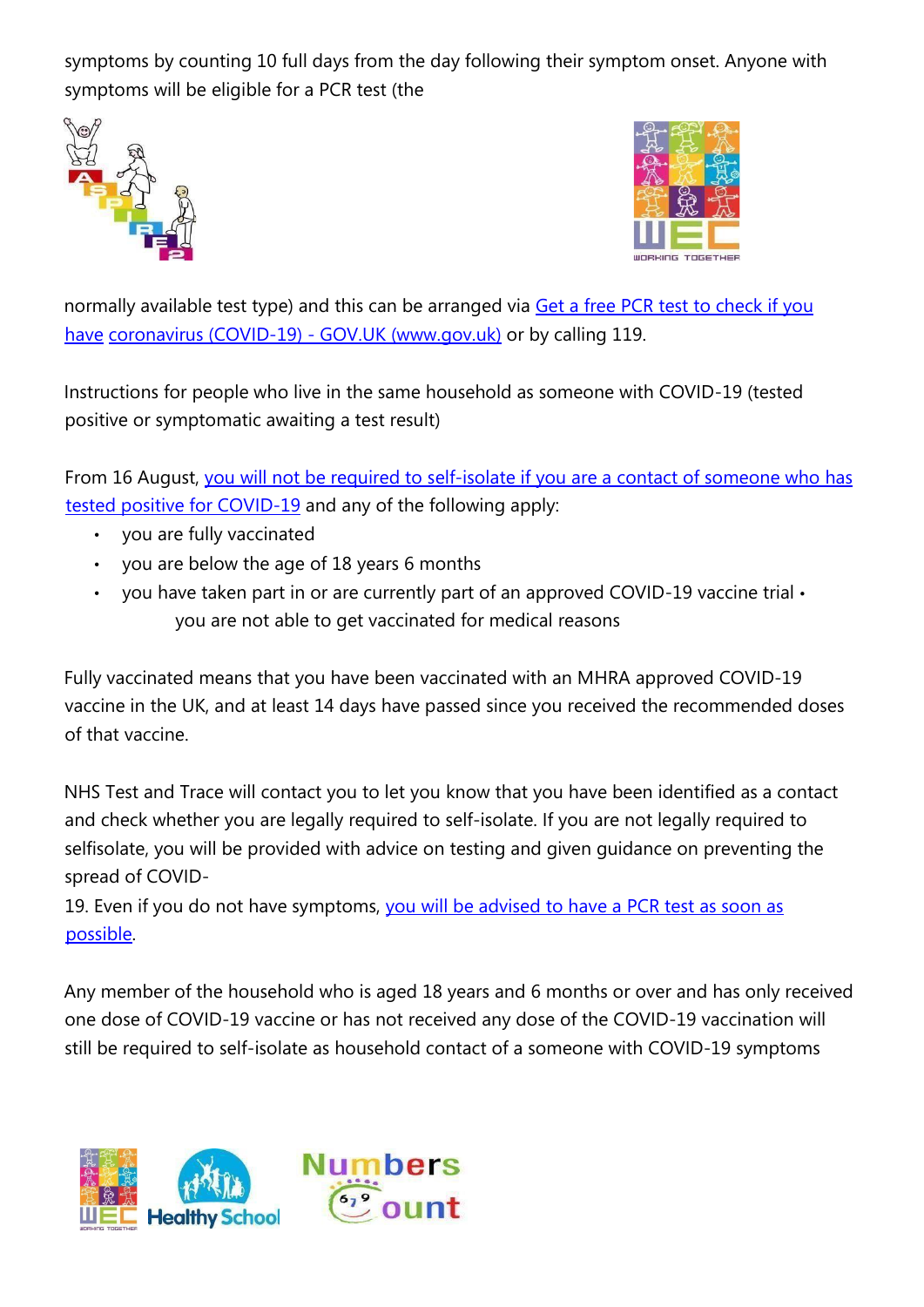awaiting testing and someone who has tested positive for COVID-19. Please read the [stay at](https://www.gov.uk/government/publications/covid-19-stay-at-home-guidance) home quidance [whic](https://www.gov.uk/government/publications/covid-19-stay-at-home-guidance)h provides information on this.

Household members who are not exempt from isolation as close contacts should not go to work, school education setting or public areas, and exercise should be taken within the home. If you

require help with buying groceries, other shopping or picking up medication, or walking a dog, you should ask friends or family. Alternatively, you can order your shopping online and medication by phone or online. Household members staying at home for 10 days will greatly reduce the overall amount of infection the household could pass on to others in the community.

You could be fined if you do not self-isolate following a notification by NHS Test and Trace. You may be entitled to a one-off payment of £500 through th[e](https://www.gov.uk/government/publications/test-and-trace-support-payment-scheme-claiming-financial-support/claiming-financial-support-under-the-test-and-trace-support-payment-scheme) [NHS Test and Trace Support](https://www.gov.uk/government/publications/test-and-trace-support-payment-scheme-claiming-financial-support/claiming-financial-support-under-the-test-and-trace-support-payment-scheme) [Payment](https://www.gov.uk/government/publications/test-and-trace-support-payment-scheme-claiming-financial-support/claiming-financial-support-under-the-test-and-trace-support-payment-scheme) [scheme](https://www.gov.uk/government/publications/test-and-trace-support-payment-scheme-claiming-financial-support/claiming-financial-support-under-the-test-and-trace-support-payment-scheme) [if](https://www.gov.uk/government/publications/test-and-trace-support-payment-scheme-claiming-financial-support/claiming-financial-support-under-the-test-and-trace-support-payment-scheme) [y](https://www.gov.uk/government/publications/test-and-trace-support-payment-scheme-claiming-financial-support/claiming-financial-support-under-the-test-and-trace-support-payment-scheme)ou are required to stay at home and self-isolate or you are the parent or guardian of a child who has been told to self-isolate.

Those who are *[clinically extremely vulnerable](https://www.gov.uk/government/publications/guidance-on-shielding-and-protecting-extremely-vulnerable-persons-from-covid-19/guidance-on-shielding-and-protecting-extremely-vulnerable-persons-from-covid-19)* [shou](https://www.gov.uk/government/publications/guidance-on-shielding-and-protecting-extremely-vulnerable-persons-from-covid-19/guidance-on-shielding-and-protecting-extremely-vulnerable-persons-from-covid-19)ld be supported to minimise their contact with other people in the household during this period, regardless of whether others have symptoms or not.

Instructions for household contacts who are not required to self-isolate from 16 August

Even if you are vaccinated, you can still be infected with COVID-19 and pass it on to others. If you are identified as a contact of someone with COVID-19 but you are not required to s[e](https://www.gov.uk/guidance/covid-19-coronavirus-restrictions-what-you-can-and-cannot-do#keeping-yourself-and-others-safe)lfisolate, you can help protect others by following the *quidance on how to stay safe and help* [prevent the spread.](https://www.gov.uk/guidance/covid-19-coronavirus-restrictions-what-you-can-and-cannot-do#keeping-yourself-and-others-safe) [As](https://www.gov.uk/guidance/covid-19-coronavirus-restrictions-what-you-can-and-cannot-do#keeping-yourself-and-others-safe) well as getting a PCR test, you may also consider:

- limiting close contact with other people outside your household, especially in enclosed spaces
- wearing a face covering for those aged 11 and over in crowded places such as school/college/public transport
- limit[in](https://www.gov.uk/order-coronavirus-rapid-lateral-flow-tests)g contact with anyone who is clinically extremely vulnerable  $\cdot$  taking part in [regular](https://www.gov.uk/order-coronavirus-rapid-lateral-flow-tests) [LFD](https://www.gov.uk/order-coronavirus-rapid-lateral-flow-tests) [testing](https://www.gov.uk/order-coronavirus-rapid-lateral-flow-tests)

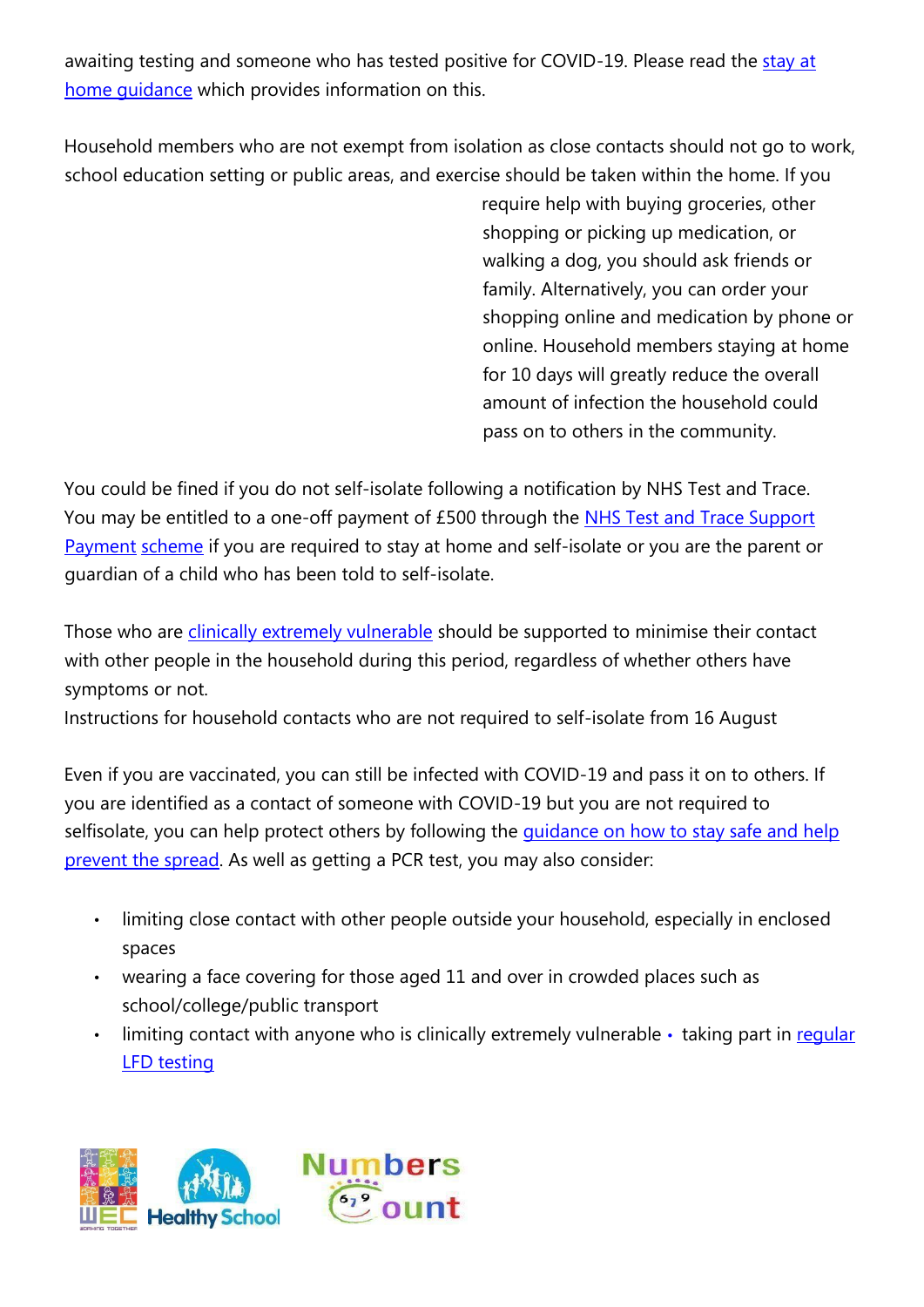You should follow this advice while the person in your household with COVID-19 is self-isolating.

If you are a health or social care worker or a student undertaking a work placement who has been identified as a household contact and are exempt from self-isolation, there i[s](https://www.gov.uk/government/publications/covid-19-management-of-exposed-healthcare-workers-and-patients-in-hospital-settings/covid-19-management-of-exposed-healthcare-workers-and-patients-in-hospital-settings) [additional](https://www.gov.uk/government/publications/covid-19-management-of-exposed-healthcare-workers-and-patients-in-hospital-settings/covid-19-management-of-exposed-healthcare-workers-and-patients-in-hospital-settings) [guidance](https://www.gov.uk/government/publications/covid-19-management-of-exposed-healthcare-workers-and-patients-in-hospital-settings/covid-19-management-of-exposed-healthcare-workers-and-patients-in-hospital-settings) [available](https://www.gov.uk/government/publications/covid-19-management-of-exposed-healthcare-workers-and-patients-in-hospital-settings/covid-19-management-of-exposed-healthcare-workers-and-patients-in-hospital-settings) [that](https://www.gov.uk/government/publications/covid-19-management-of-exposed-healthcare-workers-and-patients-in-hospital-settings/covid-19-management-of-exposed-healthcare-workers-and-patients-in-hospital-settings) you should follow to reduce the risk of spread of COVID-19 in these settings.

If you develop [symptoms](https://www.gov.uk/government/publications/covid-19-stay-at-home-guidance/stay-at-home-guidance-for-households-with-possible-coronavirus-covid-19-infection#symptoms) [at](https://www.gov.uk/government/publications/covid-19-stay-at-home-guidance/stay-at-home-guidance-for-households-with-possible-coronavirus-covid-19-infection#symptoms) any time, even if these are mild, self-isolate immediatel[y,](https://www.gov.uk/get-coronavirus-test) [arrange to](https://www.gov.uk/get-coronavirus-test) [have](https://www.gov.uk/get-coronavirus-test) [a COVID-19](https://www.gov.uk/get-coronavirus-test) [PCR](https://www.gov.uk/get-coronavirus-test) [test](https://www.gov.uk/get-coronavirus-test) [and](https://www.gov.uk/get-coronavirus-test) follow th[e](https://www.gov.uk/government/publications/covid-19-stay-at-home-guidance/stay-at-home-guidance-for-households-with-possible-coronavirus-covid-19-infection#SymptomsPositiveTest) [guidance for people with COVID-19 symptoms.](https://www.gov.uk/government/publications/covid-19-stay-at-home-guidance/stay-at-home-guidance-for-households-with-possible-coronavirus-covid-19-infection#SymptomsPositiveTest) 

For most people, coronavirus (COVID-19) will be a mild illness.

If your child does develop symptoms, you can seek advice from the nhs.uk website at [https://www.nhs.uk/conditions/coronavirus-covid-19/check-if-you-have-coronavirus](https://www.nhs.uk/conditions/coronavirus-covid-19/check-if-you-have-coronavirus-symptoms/)[symptoms/.](https://www.nhs.uk/conditions/coronavirus-covid-19/check-if-you-have-coronavirus-symptoms/) 

If you are concerned about your child's symptoms, or they are worsening you can seek advice from NHS 111 at<https://111.nhs.uk/> [or](https://111.nhs.uk/) by phoning 111.

How to stop coronavirus (COVID-19) spreading

There are things you can do to help reduce the risk of you and anyone you live with getting ill with coronavirus (COVID-19):

- get vaccinated everyone aged 18 and over can [book COVID-19 vaccination](https://www.nhs.uk/conditions/coronavirus-covid-19/coronavirus-vaccination/book-coronavirus-vaccination/) [appointments](https://www.nhs.uk/conditions/coronavirus-covid-19/coronavirus-vaccination/book-coronavirus-vaccination/) [now](https://www.nhs.uk/conditions/coronavirus-covid-19/coronavirus-vaccination/book-coronavirus-vaccination/) and 16-17 year olds are being offered 1 dose of the vaccination by 23 August
- wash your hands with soap and water or use hand sanitiser regularly throughout the day
- cover your mouth and nose with a tissue or your sleeve (not your hands) when you cough or sneeze
- put used tissues in the bin immediately and wash your hands afterwards
- meet people outside and avoid crowded areas
- open doors and windows to let in fresh air if meeting people inside